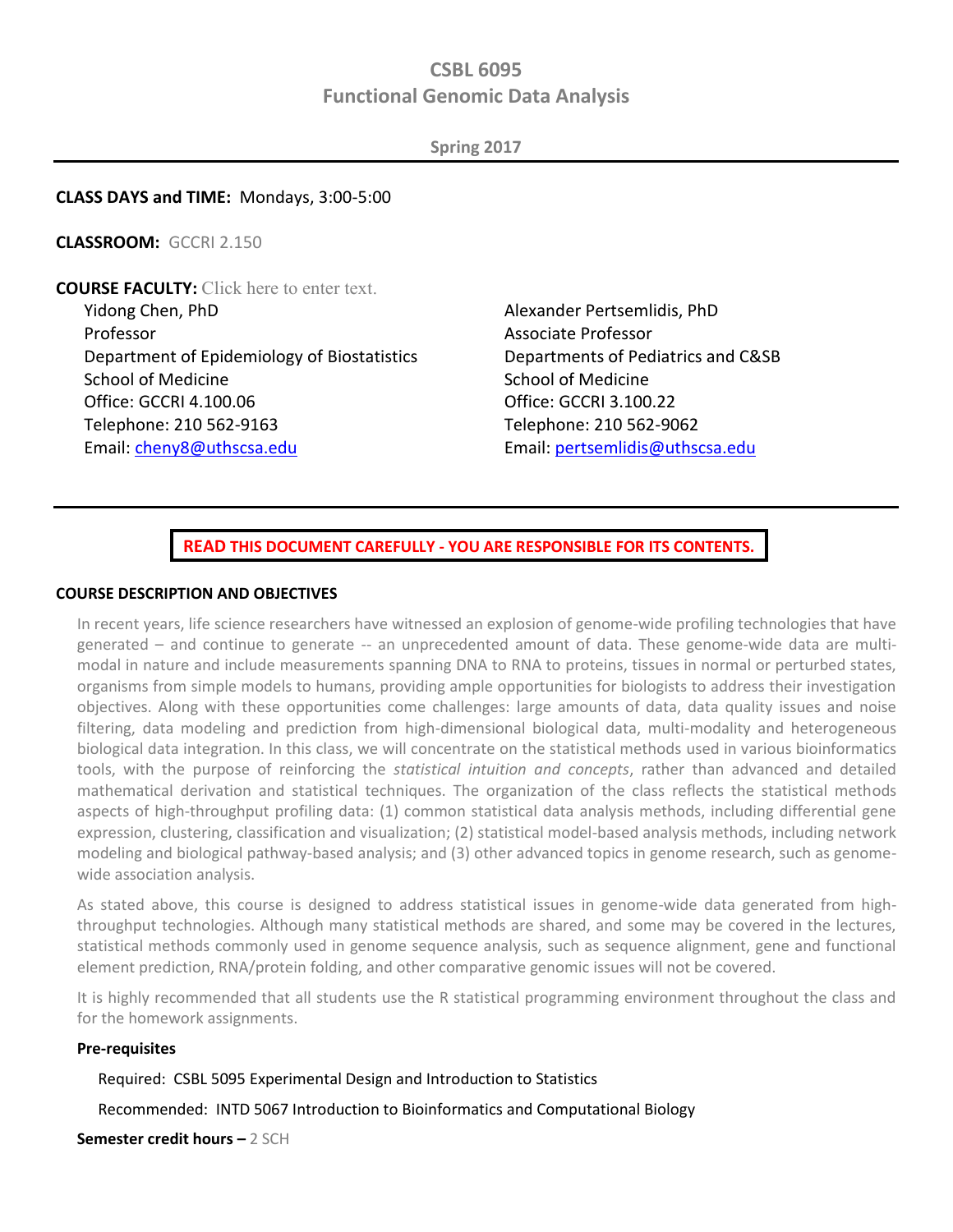By the end of this course, each student should understand:

- next-generation sequencing technologies
- analysis methods for gene expression and differential gene expression data
- analysis methods for ChIP-seq and DNA methylation data
- methods for mutation calling and genome-wide association analysis
- genome-wide analysis methods for metagenomics and gene regulation network data

#### **COURSE ORGANIZATION**

**Three main teaching formats** are used to cover the material in this course: **1) Conventional didactic lectures** in which information is delivered to the class; **2) Conference Discussions** which are highly interactive case‐based activities, encouraging two‐way communication between the instructor and the class, and requiring student active participation in the learning process; and **3) Online review and self‐study activities**.

This course is designed to extend statistical bioinformatics concepts at a level appropriate for students who have completed the required genetics/genomics core courses. Students will learn the statistical concepts necessary for highthroughput data analysis, and gain hands-on experience in conventional statistical/bioinformatics software or webbased applications. By using the well-tested and successful approach of problem-based learning, students will learn through applying the strategies and tools used in bioinformatics to topical problems drawn from ongoing research and applications in a variety of fields. The content and curricula of the course may adjust to evolve with developing technologies and changing topics of interest.

The class will prepare students to handle genome-wide profiling data, and to communicate and collaborate with statisticians and computational biologists in their future experimental research. As a minimum at the end of this course, there should be a solid understanding of the scope of statistical bioinformatics. And we fully expect that the basic statistical methods discussed in the class to be applicable in many different fields of interest. Students should gain substantial competency in content, skills, and awareness within the field of bioinformatics, and the confidence to apply rigorous statistical and programming methods for data analysis. Many of the problems presented in the course will serve as launch points for further inquiry and exploration as students move on into other specific and advanced courses.

The course is based on classroom lectures. A 2-hour class (with 1 break) will be held once per week. As determined by each instructor, an in-class computer lab may be required. The R statistical programming environment and specific Bioconductor packages and a personal computer/notebook are highly recommended.

**Materials** – Describe any course materials that are required for the course such as lab manuals, course packets, etc.

**Computer Access** – The R statistical programming environment and specific Bioconductor packages and a personal computer/notebook are highly recommended. Computer hardware/software requirement: Laptop computer may be used for software demonstration/distribution. R/Bioconductor installation is recommended.

**Reading Assignments** – Describe and list any reading assignments with bibliographic information; these can also be listed on the class schedule Required reading assignments are posted in the schedule of class meetings (shown below) and are never considered optional. Unless specifically noted by the instructor, anything in the required readings, whether emphasized in class or not, is considered testable on exams. Mandatory readings are primarily found in the required text book (see below). However, occasionally a reading assignment will be given that is posted online or sent to you via email attachment.

**Lectures –** Many of the presentations are given in the common lecture format and are accompanied by PDF‐converted slides. You are responsible for all information included in the lecture materials. However, you should not assume that all testable lecture material is found only in the posted materials. That is, lectures may be expanded and enhanced during in‐class presentations. **So take good notes because any information discussed in class is considered testable.** 

#### **ATTENDANCE**

Attendance at lectures, discussions and lab sessions is required.

In order to achieve the expected level of competency, students must be fully engaged. Therefore, attendance for every class session is expected.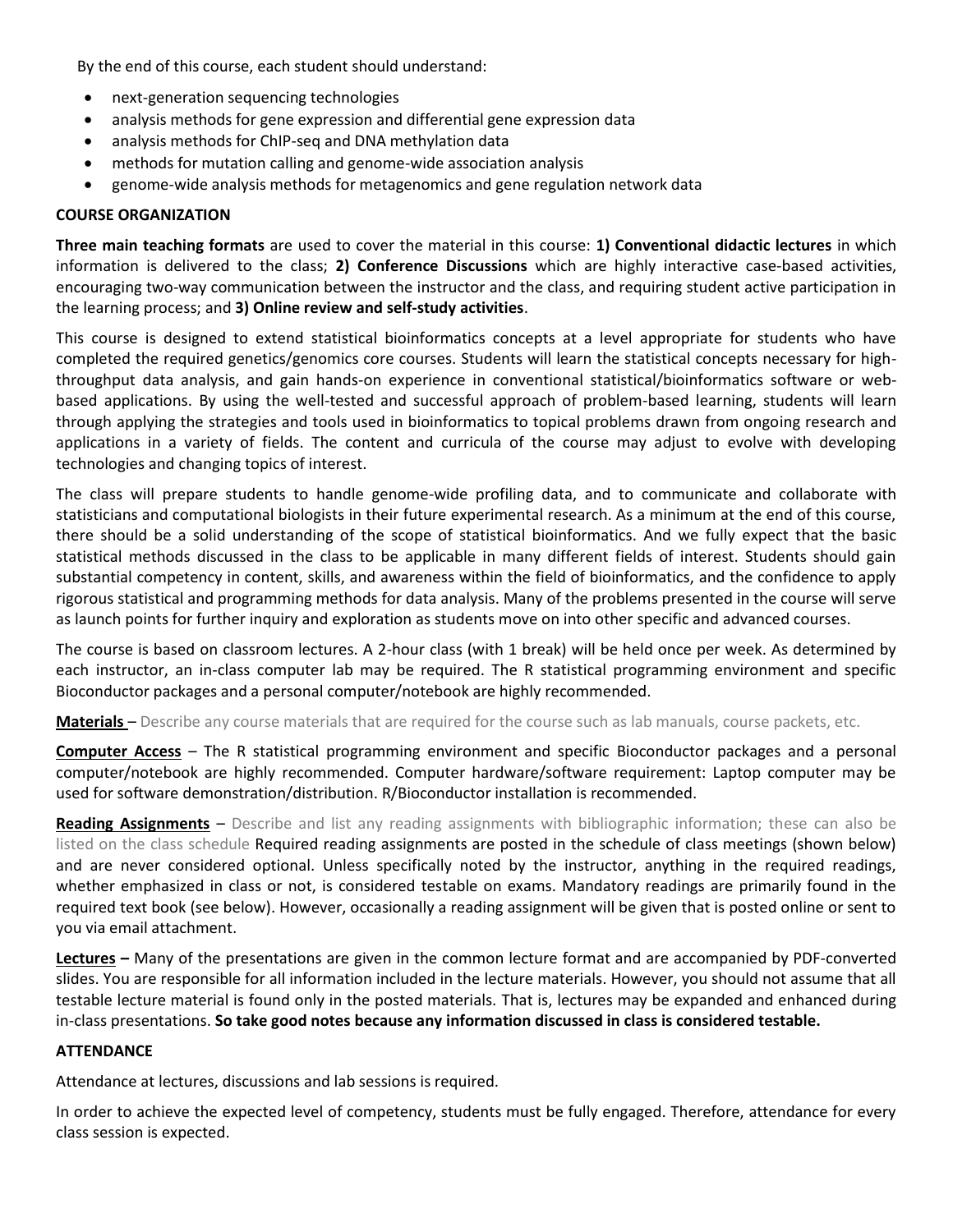It is recognized that a student may occasionally arrive late to class due to unexpected traffic problems or inclement weather. However, chronic lateness is considered an unprofessional behavior that disrupts the learning environment for everyone else in the classroom.

#### **TEXTBOOKS**

#### **Recommended:**

Lee JK. *Statistical Bioinformatics: A Guide for Life and Biomedical Science Researchers*. Hoboken, N.J.: Wiley-Blackwell, 2010.

Hahne F, Huber W, Gentleman R, Falcon S. *Bioconductor Case Studies*. Springer Publishing Company, 2008.

Mathur SK. *Statistical Bioinformatics with R*. Academic Press, 2010.

## **GRADING POLICIES AND EXAMINATION PROCEDURES**

**Attendance** - Students are required to attend the class and in-class labs, and will be graded on the basis of participation.

**Homework** - Assigned after each class, to be turned in before the subsequent class. Most assignments will be to perform computational tasks or programming for additional points. No makeup homework will be allowed.

**Final Exam/Project/Presentation** - Testable material comes from 3 main sources: Lectures, readings and in-class labs.

**Examination Protocol –** No electronic devices, extra paper, books, backpacks, etc. are permitted in the testing area. Hats must be removed. You will **not be allowed to ask questions of the proctor** once the examination has started (except to point out potential typographical errors in the exam).

Late Arrival to Exams - Exams will be timed. If you arrive late to an exam, and are given permission to take the exam, you will not be given additional time to complete your test. If you arrive after another student has finished the exam and has departed the exam room, you will not be allowed to take the exam. If you miss an exam, you may be eligible for taking a make‐up exam (see below).

**Grading Procedures** – Exam results will be provided to students as quickly as possible. No "challenges" are allowed. However, a time will be scheduled outside of class so that students may review concepts of concern to them.

**Make‐up Examinations** – A student who must miss a scheduled exam for a serious reason must request an excused absence from the Course Director. Acceptable "serious reasons" usually involve serious illness or injury to the student (doctor's excuse may be required) or the student's family member. Examples of unacceptable reasons include: Not prepared or incomplete studying, over‐sleeping, hangover, heavy traffic or any travel delays, other appointments or scheduled professional or personal commitments.

If it is determined that missing an exam is justified, a make‐up examination will be scheduled. The make‐up exam will be given as soon as possible at a time designated by the Course Director. Any student who misses an exam and does not receive an excused absence **will receive a grade of zero for that exam**.

## **Grading System**

**Final letter grades** are primarily based on class participation, homework assignments, and the final exam/presentation. Grading is based on the following scale:

 $A = 90-100\%$  B = 80-89% C = 70-79% F = < 69%

#### **REQUESTS FOR ACCOMODATIONS FOR DISABILITIES**

In accordance with policy 4.2.3, **Request for Accommodation Under the ADA and the ADA Amendments Act of 2008 (ADAAA)**, any student requesting accommodation must submit the appropriate request for accommodation under the American with Disabilities Act (ADA, form 100). to his/her appropriate Associate Dean of their School and a copy to the ADA Coordinator. Additional information may be obtained at [http://uthscsa.edu/eeo/request.asp.](http://uthscsa.edu/eeo/request.asp)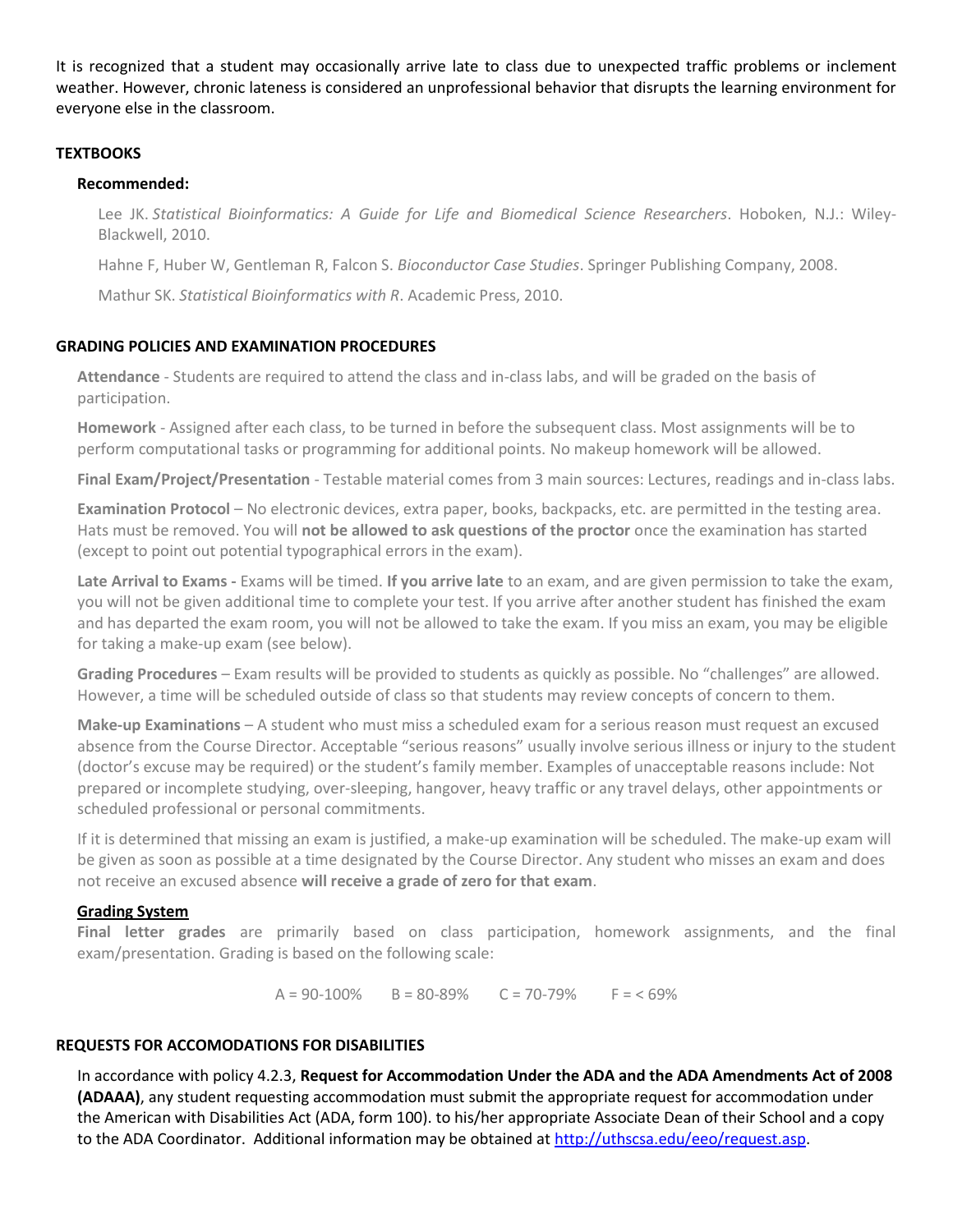#### **ACADEMIC INTEGRITY AND PROFESSIONALISM**

Any student who commits an act of academic dishonesty is subject to discipline as prescribed by the UT System Rules and Regulations of the Board of Regents. Academic dishonesty includes, but is not limited to, cheating, plagiarism, collusion, the submission for credit of any work or materials that are attributable in whole or in part to another person, taking an exam for another person, signing attendance sheets for another student, and any act designed to give unfair advantage to a student or the attempt to commit such an act. Additional information may be obtained at <http://catalog.uthscsa.edu/generalinformation/generalacademicpolicies/academicdishonestypolicy/>

#### **TITLE IX AT UTHSCSA**

### **Title IX Defined:**

Title of the Education Amendments of 1972 is a federal law that prohibits sex discrimination in education. It reads "no person in the United States shall, on the basis of sex, be excluded from participation in, be denied the benefits of, or be subjected to discrimination under any education program or activity receiving Federal financial assistance."

## **University of Texas Health Science Center San Antonio's Commitment:**

University of Texas Health Science Center San Antonio (UTHSCSA) is committed to maintaining a learning environment that is free from discriminatory conduct based on gender. As required by Title IX, UTHSCSA does not discriminate on the basis of sex in its education programs and activities, and it encourages any student, faculty, or staff member who thinks that he or she has been subjected to sex discrimination, sexual harassment (including sexual violence) or sexual misconduct to immediately report the incident to the Title IX Director.

In an emergency, victims of sexual abuse should call 911. For non-emergencies, they may contact UPD at 210-567 2800. Additional information may be obtained at<http://students.uthscsa.edu/titleix/>

#### **EMAIL POLICY**

Every student is issued a University e-mail address and account at the time of enrollment. As a matter of University Policy, communications between students and faculty that occur using the student's University e-mail address is considered official business. Therefore, students are expected to check their university email inboxes on a regular basis so that any announcements, instructions, or information regarding this course will be received in a timely way. Missed communications due to inadequate monitoring of incoming emails on the University's email server will never be a valid excuse for unsatisfactory academic progress.

#### **USE OF RECORDING DEVICES**

Recording of lectures and other learning activities in this course by any means (e.g., video, audio, etc.) is only permitted if approved by the instructor or required for compliance with Americans with Disabilities Act (ADA).

#### **ELECTRONIC DEVICES**

Computers, tablets use is allowed only for participating in classroom activities (e.g., viewing slides presented in lecture, reading assignments or articles, data analysis, etc). Activities unrelated to course objectives such as using phone or texting are not allowed.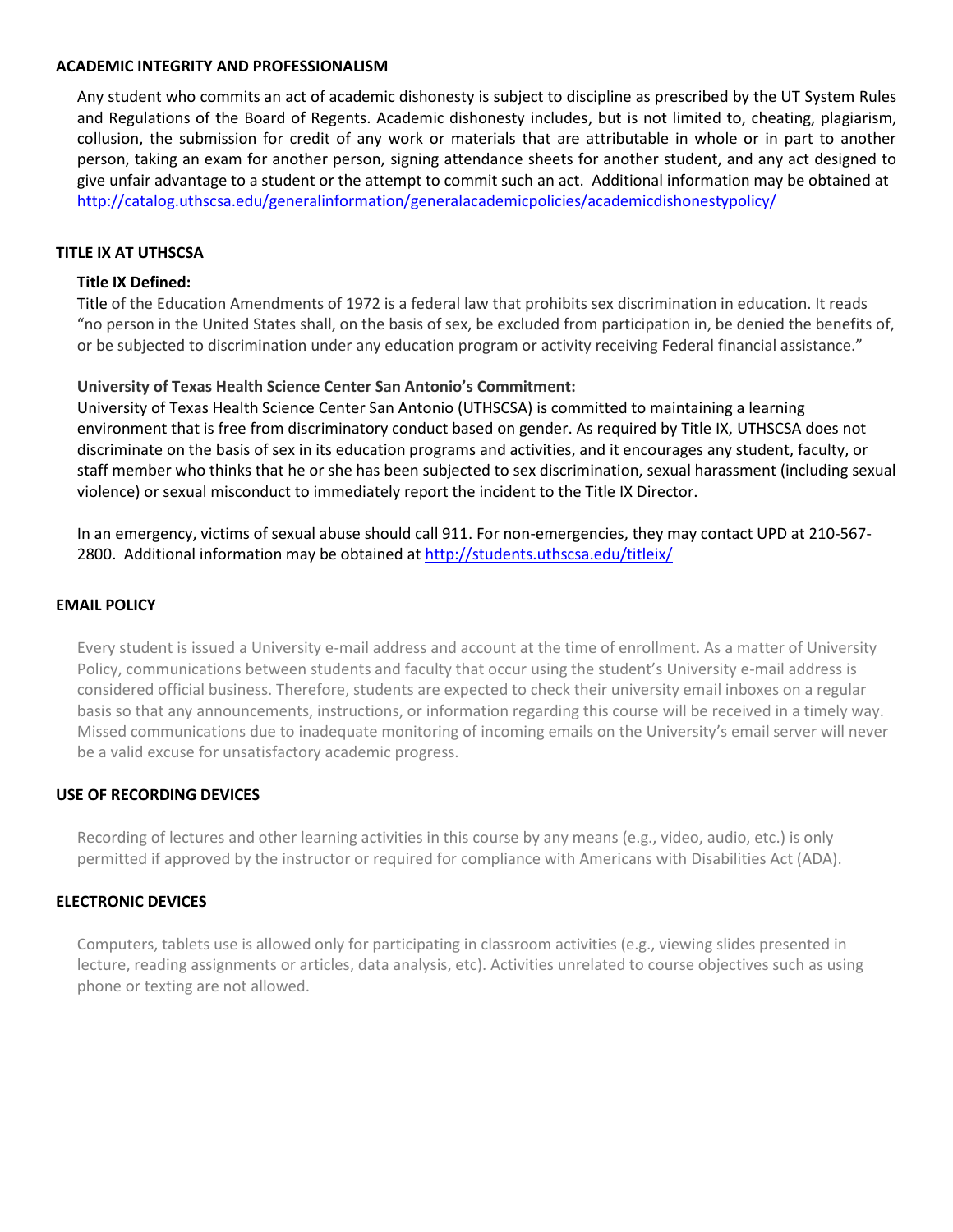## **TENTATIVE CLASS SCHEDULE**

# **CSBL 6095 Functional Genomic Data Analysis Spring 2017**

| <b>WEEK</b> | <b>DATE</b> | <b>TOPIC</b>                                                              | <b>Assignment</b> | <b>Instructor and</b><br><b>Modality</b> |
|-------------|-------------|---------------------------------------------------------------------------|-------------------|------------------------------------------|
| Week 1      | 1/9         | Introduction                                                              |                   | <b>Chen, Pertsemlidis</b>                |
|             |             |                                                                           |                   |                                          |
| Week 2      | 1/23        | Overview of high-throughput genomic<br>technologies                       |                   | <b>Pertsemlidis</b>                      |
|             |             |                                                                           |                   |                                          |
| Week 3      | 1/30        | Gene expression microarray, RNA-seq<br>and differential gene expression 1 |                   | Chen                                     |
|             |             |                                                                           |                   |                                          |
| Week 4      | 2/6         | Gene expression microarray, RNA-seq<br>and differential gene expression 2 |                   | Chen                                     |
|             |             |                                                                           |                   |                                          |
| Week 5      | 2/13        | <b>Discussion</b>                                                         |                   | <b>Chen, Pertsemlidis</b>                |
|             |             |                                                                           |                   |                                          |
| Week 6      | 2/20        | DNA copy number variation detection                                       |                   | Chen                                     |
| Week 7      | 2/27        | <b>Statistical methods for ChIP-seq and</b>                               |                   | Jin                                      |
|             |             | gene regulation 1                                                         |                   |                                          |
|             |             |                                                                           |                   |                                          |
| Week 8      | 3/6         | <b>Statistical methods for ChIP-seq and</b>                               |                   | Jin                                      |
|             |             | gene regulation 2                                                         |                   |                                          |
| Week 9      | 3/20        | <b>Statistical methods for ChIP-seq and</b>                               |                   | Jin                                      |
|             |             | gene regulation 3                                                         |                   |                                          |
|             |             |                                                                           |                   |                                          |
| Week 10     | 3/27        | <b>Discussion</b>                                                         |                   | <b>Chen, Pertsemlidis</b>                |
|             |             |                                                                           |                   |                                          |
| Week 11     | 4/3         | Quantitative analysis of genetic<br>variation 1                           |                   | <b>Pertsemlidis</b>                      |
|             |             |                                                                           |                   |                                          |
| Week 12     | 4/10        | <b>Quantitative analysis of genetic</b><br>variation 2                    |                   | <b>Pertsemlidis</b>                      |
|             |             |                                                                           |                   |                                          |
| Week 13     | 4/17        | <b>Statistical methods for gene sets</b>                                  |                   | Chen                                     |
|             |             |                                                                           |                   |                                          |
| Week 14     | 4/24        | <b>Clustering and classification 1</b>                                    |                   | Chen                                     |
|             |             |                                                                           |                   |                                          |
| Week 15     | $5/1$       | <b>Clustering and classification 2</b>                                    |                   | Chen                                     |